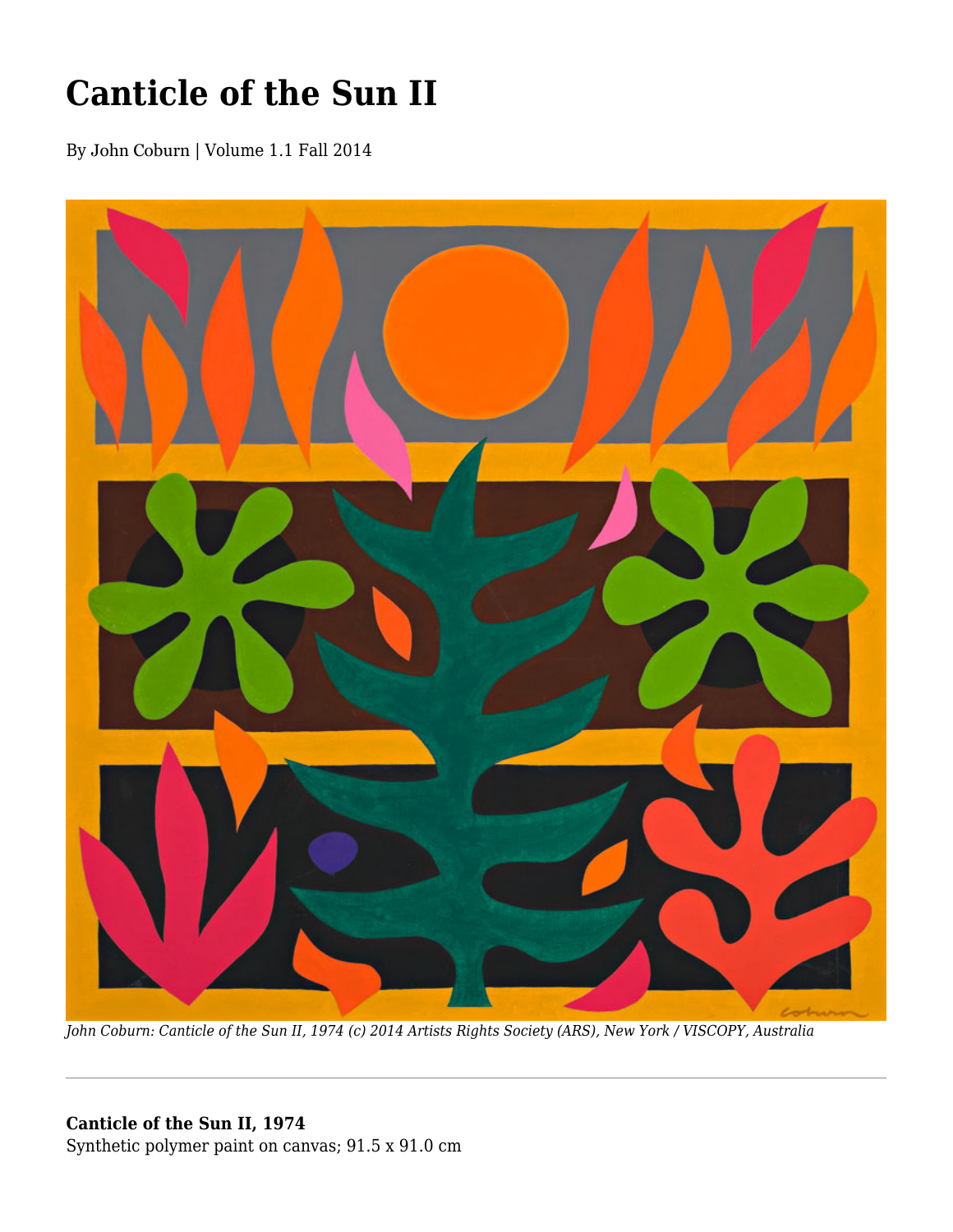John Coburn Sydney, Australia

*Canticle of the Sun II* is one of three related works by the Australian artist John Coburn (1925–2006): *Canticle of the Sun* (1965) oil on board, 162.0 x 152.5 cm; *Canticle of the Sun II* (1967) oil on canvas, 74.5 x 85.0 cm; and the 1974 work pictured above. Alex Mitchell writes of Coburn that "he sought a confluence of Western European culture, the Roman Catholic religion, Aboriginal spirituality, and nature."[1]

The title and inspiration of this work come from a song composed by the thirteenth-century mystic Francis of Assisi.

> *Most high, all powerful, all good Lord! All praise is Yours, all glory, all honor, and all blessing.*

*To You, alone, Most High, do they belong. No mortal lips are worthy to pronounce Your name.*

*Be praised, my Lord, through all Your creatures, especially through my lord Brother Sun, who brings the day; and You give light through him. And he is beautiful and radiant in all his splendor! Of You, Most High, he bears the likeness.*

*Be praised, my Lord, through Sister Moon and the stars; in the heavens You have made them bright, precious and beautiful.*

*Be praised, my Lord, through Brothers Wind and Air, and clouds and storms, and all the weather, through which You give Your creatures sustenance.*

*Be praised, my Lord, through Sister Water; she is very useful, and humble, and precious, and pure.*

*Be praised, my Lord, through Brother Fire, through whom You brighten the night. He is beautiful and cheerful, and powerful and strong.*

*Be praised, my Lord, through our sister Mother Earth, who feeds us and rules us, and produces various fruits with colored flowers and herbs.*

*Be praised, my Lord, through those who forgive for love of You; through those who endure sickness and trial.*

*Happy those who endure in peace, for by You, Most High, they will be crowned.*

*Be praised, my Lord, through our sister Bodily Death,*